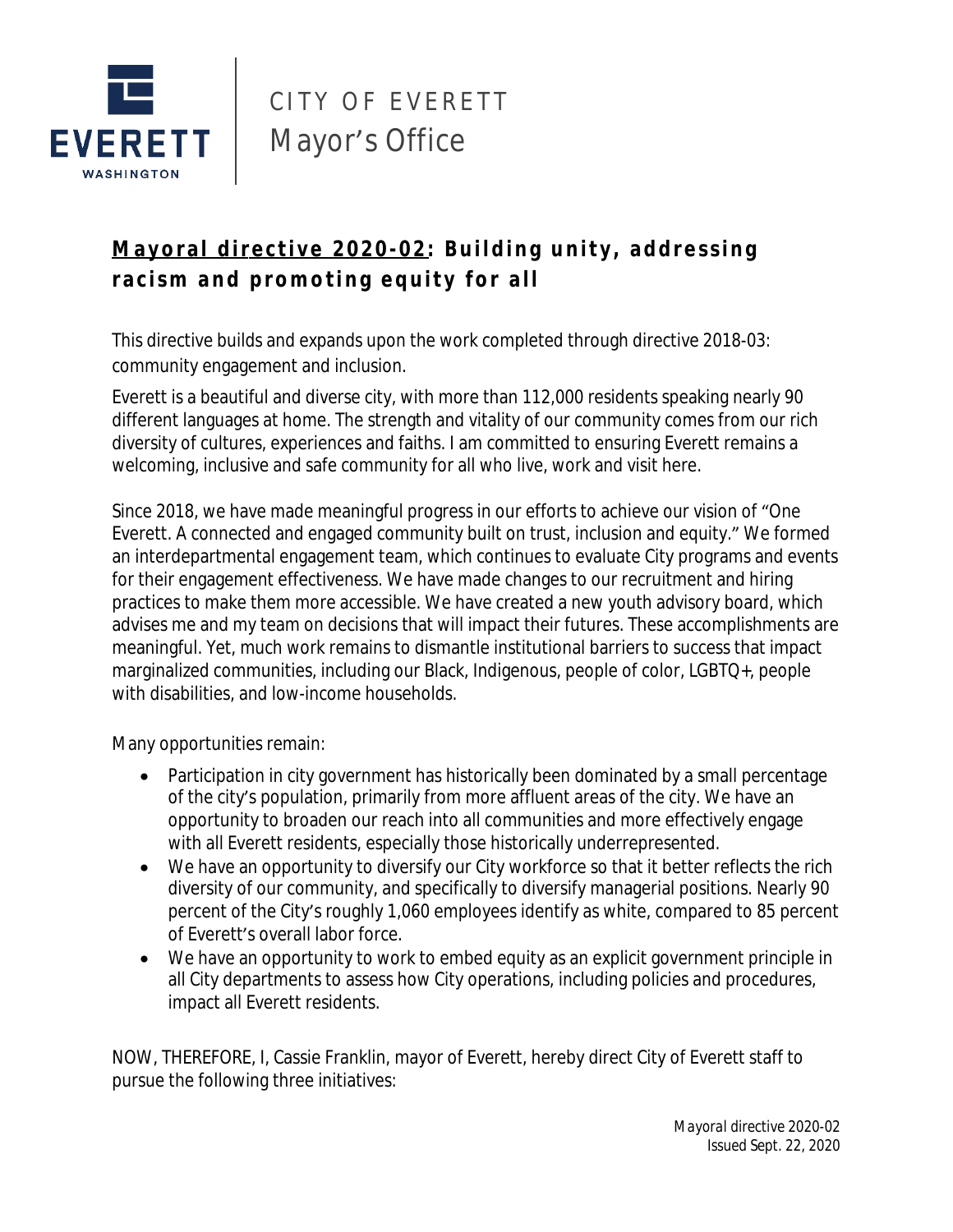- **1. Initiative 1: foster engagement and mutual understanding with the Black, Indigenous people of color community (BIPOC), as well as other marginalized communities.**
	- a. Build common understanding and long-term meaningful relationships with communities through listening sessions, needs assessments, and engaging with organizations and leaders.
	- b. By Dec. 31, 2021 and with community input: develop a best-practices guide for improving and expanding City engagement with BIPOC and other historicallymarginalized communities. This should include an understanding of the best communications modes and models for reaching different segments of the population, languages spoken, and relevant cultural sensitivities and norms.
- 2. **Initiative 2: improve inclusion, equity and diversity at the City and create a culture of anti-racism, which actively addresses barriers to opportunities for all.** 
	- a. The City's interdepartmental engagement team will continue to serve as equity champions for the City, as well as efforts to evaluate the City's current practices around inclusion, equity and diversity. The team will work closely with the Chief's Community Advisory Committee, the Diversity Advisory Board and the Civil Service Commission, and as well as other City departments and community organizations as relevant.
	- b. Expand on the work of the City's Youth Advisory Board by supporting youth, and especially bringing forth the voices of young people traditionally underrepresented or missing from conversations, and youths of color and LGBTQ+. Nurture an environment where young people feel valued and have clear paths to opportunity. Create a network of adult allies with diverse experience to foster mentorship and serve as a resource to youth to help them gain the knowledge, training and skills necessary to be civically engaged and career ready.
	- c. By Dec. 31, 2021: create a recruitment plan to build a workforce more representative of the diverse community we serve. This plan should include strategies for eliminating racial and other disparities within the hiring and recruitment process, as well as a training program for City recruitment teams. It should also include metrics to measure and communicate diversity, inclusion and engagement progress within the City workforce. This plan will incorporate the Everett Police Department's recruitment priorities to diversify its force.
	- d. By Dec. 31, 2021: develop and implement a staff training program to engage and educate staff on how to begin to identify or eliminate barriers to equity and improve outcomes for all.
	- e. Everett Police Department will continue to build on its training program on implicit bias and incorporate state curriculum on the history of race and policing.